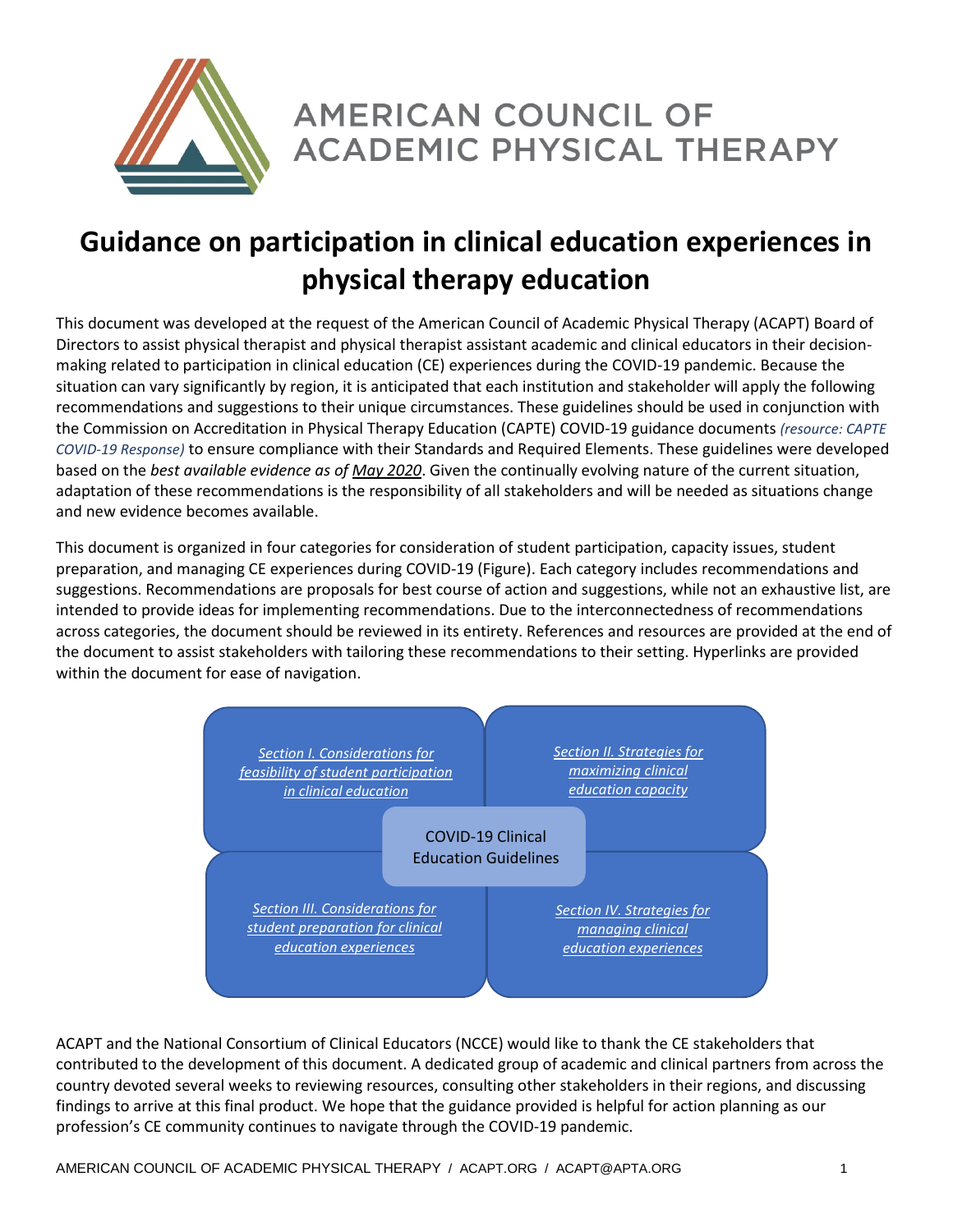| Contributors                                                     |                                                                                                                                                                                             |
|------------------------------------------------------------------|---------------------------------------------------------------------------------------------------------------------------------------------------------------------------------------------|
| Donna Applebaum, PT, DPT, MS                                     | Director of Clinical Education<br>MGH Institute of Health Professions, Boston MA                                                                                                            |
| Carol Beckel, PT, PhD                                            | Academic Co-Chair, Clinical Education Special Interest Group<br>DCE, Saint Louis University, St. Louis MO                                                                                   |
| Sharrone Davis, PT, DPT                                          | Site Coordinator of Clinical Education<br>University of Illinois Hospital and Health Sciences System, Chicago IL                                                                            |
| Scott Euype, PT, DPT, MHS, OCS                                   | <b>Education Director</b><br>Cleveland Clinic Rehabilitation Sports Therapy, Cleveland OH                                                                                                   |
| Robin Galley, PT, DPT, OCS, CLWT                                 | National Consortium of Clinical Educators, Academic Director-at-Large<br>DCE, Nova Southeastern University - Tampa, Clearwater FL                                                           |
| Jamie Greco, PT, DPT, EdD                                        | <b>Executive Director of Clinical Education</b><br>Stony Brook University, Stony Brook NY                                                                                                   |
| Dyanna Haley-Rezac, PT, DPT,<br>OCS, NCS, FAAOMPT                | Owner, Rezac & Associates Physical Therapy, Colorado Springs CO<br>Affiliate Faculty, Regis University, Denver CO                                                                           |
| Roger Herr, PT, MPA                                              | <b>Vice President</b><br>Visiting Nurse Service of New York Home Care, New York, NY                                                                                                         |
| Jennifer Jewell, PT, DPT                                         | Chair, Physical Therapist Assistant Educators Special Interest Group<br>ACCE, Penn State Shenango, Sharon PA                                                                                |
| Leigh Langerwerf, PT, DPT, OCS,<br><b>FAAOMPT</b>                | ELP, Community Partner Representative - Private Practice Section<br>Owner, Butte Premier Physical Therapy, Chico CA                                                                         |
| Barbara Wallace, FASAHP                                          | Senior Director, University Relations<br>Kindred Healthcare/RehabCare, St. Louis MO                                                                                                         |
| Leadership from National Consortium of Clinical Educators (NCCE) |                                                                                                                                                                                             |
| Jamie Bayliss, PT, MPT, DHSc                                     | Secretary<br>DCE, Mount St. Joseph University, Cincinnati OH                                                                                                                                |
| Janice Howman, PT, DPT, MEd                                      | Chair<br>DCE, Ohio University, Athens OH                                                                                                                                                    |
| Tawna Wilkinson, PT, DPT, PhD                                    | Vice Chair<br>DCE, A.T. Still University, Mesa AZ                                                                                                                                           |
| Academy of Acute Care Physical Therapy (AACPT) Consultant        |                                                                                                                                                                                             |
| <b>Traci Norris</b>                                              | Chair, Practice Committee Academy of Acute Care Physical Therapy<br>ELP, Community Partner Representative - AACPT<br>Rehabilitation Clinical Specialist Barnes-Jewish Hospital St. Louis MO |

ACCE = Academic Coordinator of Clinical Education ELP = Education Leadership Partnership DCE = Director of Clinical Education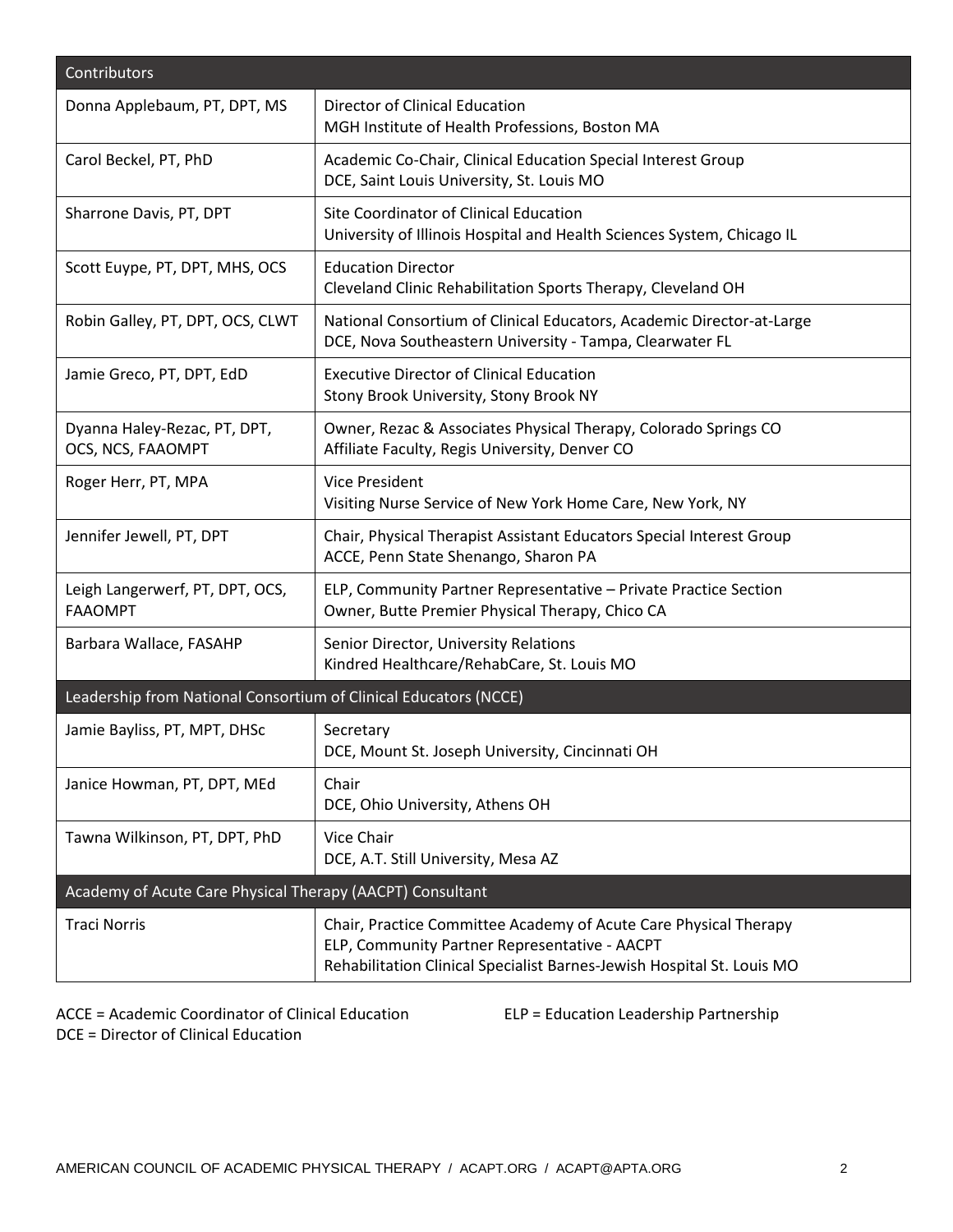# **Table of Contents**

| • Considerations for feasibility of student participation in clinical education  4 |  |
|------------------------------------------------------------------------------------|--|
| • Strategies for maximizing clinical education capacity                            |  |
| • Considerations for student preparation for clinical education experiences  6     |  |
| • Strategies for managing clinical education experiences                           |  |
| • References and Resources                                                         |  |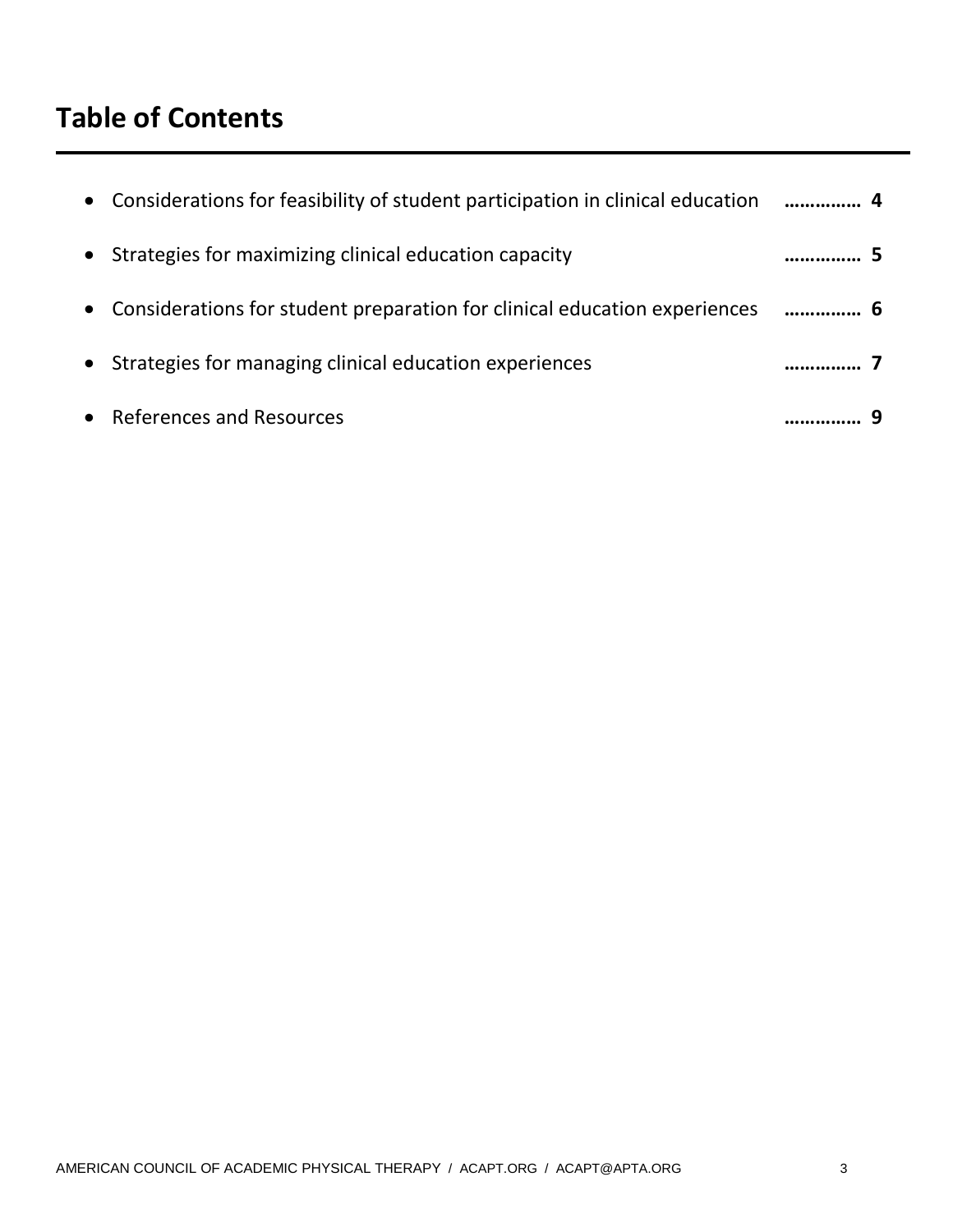## General recommendations 1 Evaluate regional COVID-19 data and surveillance information to determine feasibility 2 Evaluate state public health orders and essential worker status to ensure nothing prohibits students from traveling and participating in CE experiences 3 Evaluate availability of regional COVID-19 testing and management of infected individuals. *Suggestion: If COVID-19 testing is not readily available at the clinic site, communicate with academic program to ensure they can guide students to appropriate resources to obtain testing if needed (resource: [CDC COVID-19 testing\)](#page-7-1)* 4 Ensure systems for reporting exposures to academic-clinical partners and public health officials are established 5 Seek consultation from academic program or clinic site legal counsel Recommendations for clinic sites, SCCEs and CIs 6 Evaluate supply of Personal Protective Equipment (PPE) to determine if supply is adequate to accommodate students in the assigned clinic environment (inpatient vs outpatient) *Suggestion: If clinic site PPE supply cannot support students, communicate with academic program to determine if the program or student can provide needed PPE (resource: [Personal Protective Equipment\)](#page-8-0)* 7 Ensure infectious disease preparedness and response plans are in place and updated to reduce risk of exposure 8 Ensure infection control and decontamination procedures are in place and updated to mitigate risk of transmission 9 | Review patient census to determine exposure risk for vulnerable populations and sufficiency for student learning *Suggestion: If low census or vulnerable populations limit patient care opportunities, consider if capacity will provide sufficient direct patient care to achieve clinical competency and work with academic program to develop alternative learning experiences* 10 Ensure staffing levels and clinical instructor availability are adequate to support patient care and clinical teaching *Suggestion: Provide staff the opportunity to volunteer to serve as a CI and support them if they choose to opt out if they do not feel they are able to provide the mentorship and supervision needed during the current situation* 11 | Evaluate physical space to determine number and schedule of students to ensure compliance with clinic site requirements on social distancing Recommendations for academic programs, DCE/ACCEs and students 12 Ensure student readiness expectations for level of clinical education experience are met 13 Obtain student consent for participation in CE experience *Suggestion: Provide students the opportunity to acknowledge risks and defer participation in CE during the current situation because of health, personal or travel concerns and ensure understanding of implications on progression through the curriculum (resource[: Health Considerations\)](#page-8-1)* 14 Ensure support services are available for faculty, staff and students 15 Gather information about clinical site's policies, procedures and current clinical environment to confirm appropriate precautions are in place 16 Ensure appropriate match exists between educational objectives and clinical learning experiences

### <span id="page-3-0"></span>Section I. Considerations for feasibility of student participation in clinical education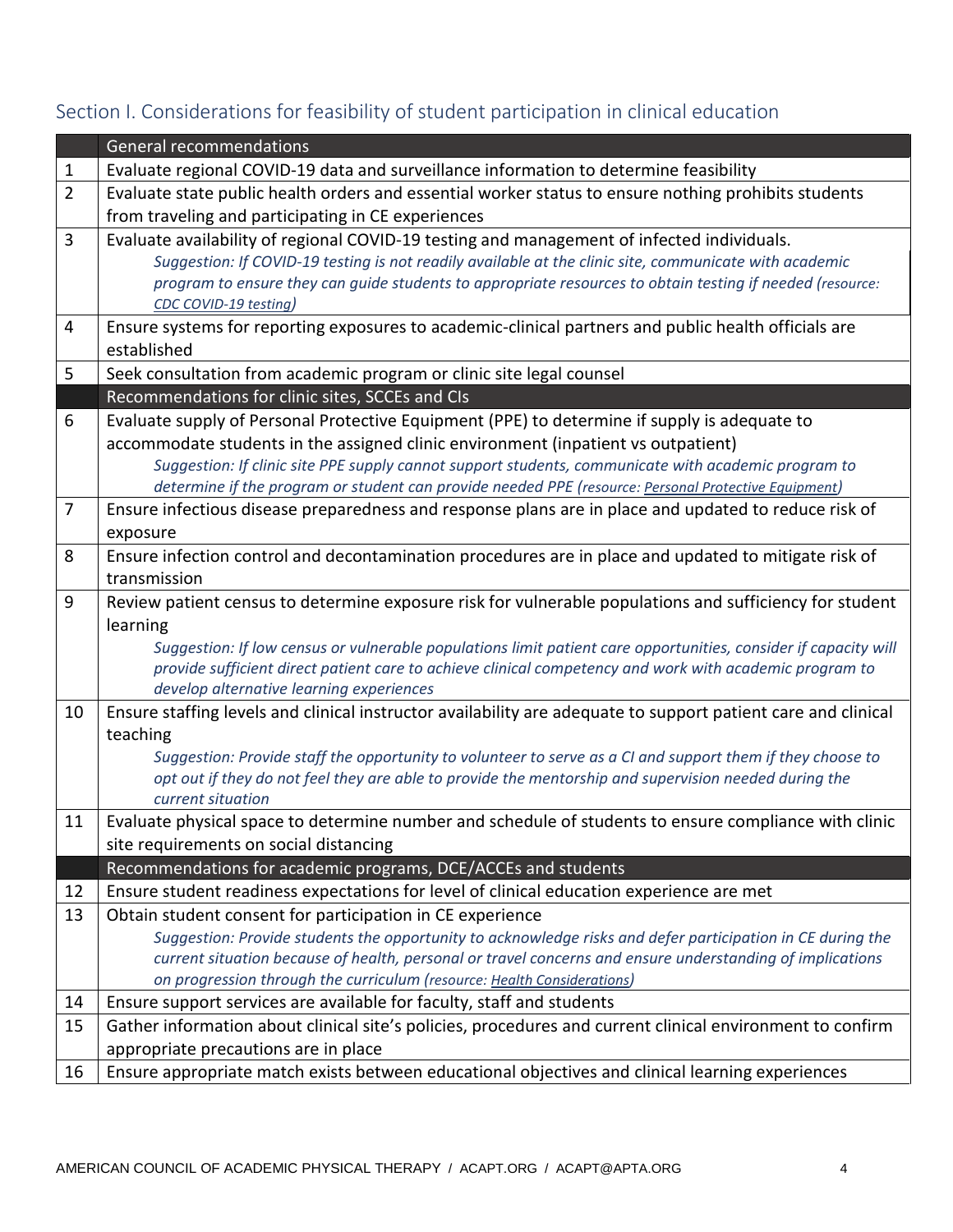<span id="page-4-1"></span>

|    | Recommendations about clinical education curriculum                                                                                      |  |
|----|------------------------------------------------------------------------------------------------------------------------------------------|--|
| 17 | Re-assess the entire CE curriculum to ensure CAPTE standards are met in an efficient manner                                              |  |
|    | Suggestions:                                                                                                                             |  |
|    | Consider what is necessary to meet educational objectives and CAPTE requirements (resource: CAPTE                                        |  |
|    | COVID-19 Response)                                                                                                                       |  |
|    | Consider decreasing total length of CE curriculum to CAPTE minimum requirements<br>$\bullet$                                             |  |
|    | Re-consider programmatic requirements for "depth and breadth" of CE experiences<br>$\bullet$                                             |  |
|    | Consider competency-based expectations for end points instead of specifying number of weeks                                              |  |
| 18 | Use innovative scheduling and prioritization when arranging or rescheduling components of CE                                             |  |
|    | curriculum                                                                                                                               |  |
|    | Suggestions:                                                                                                                             |  |
|    | Consider flexibility in start and end dates when curriculum allows                                                                       |  |
|    | Repeat shortened CE experiences in the same system to reduce onboarding burden<br>$\bullet$                                              |  |
|    | Reduce or eliminate low priority curricular components (e.g. ICE vs. terminal experiences, fewer full-<br>$\bullet$<br>time experiences) |  |
|    | Collaborate with regional stakeholders (e.g. consortia, other physical therapist and physical therapist<br>$\bullet$                     |  |
|    | assistant programs) for scheduling, prioritizing and sharing of unused or extra CE experience offers                                     |  |
| 19 | Use resource sharing models across academic programs and clinic sites                                                                    |  |
|    | Suggestions:                                                                                                                             |  |
|    | Share resources across academic programs and clinic sites and among regional consortia (e.g.                                             |  |
|    | alternative learning activities, clinical teaching strategies)                                                                           |  |
|    | Develop regional mentor networks (e.g. for new CIs, collaborative model CIs)<br>$\bullet$                                                |  |
|    | Maintain collegial working relationships respecting all programmatic and clinical site needs                                             |  |
|    | Recommendations about clinical education experiences                                                                                     |  |
| 20 | Combine alternative learning experiences with direct patient care                                                                        |  |
|    | Suggestion: Think creatively and work collaboratively to include alternative learning experiences (e.g.                                  |  |
|    | telehealth, virtual grand rounds, simulation, interdisciplinary activities) especially when census is low or                             |  |
|    | building                                                                                                                                 |  |
| 21 | Consider using the collaborative model of CE                                                                                             |  |
|    | Suggestion: Think creatively regarding the collaborative model (e.g. 2 CIs : 1 student, 1 PT/1 PTA student : 1                           |  |
|    | Cl, 2 or more students : 1 Cl) (resource: Curricular Resources)                                                                          |  |
| 22 | Use innovative scheduling during CE experience                                                                                           |  |
|    | Suggestion: Creative scheduling may include staggering work hours/lunch breaks, use of alternative                                       |  |
|    | workweek schedules, etc.                                                                                                                 |  |

# <span id="page-4-0"></span>Section II. Strategies for maximizing clinical education capacity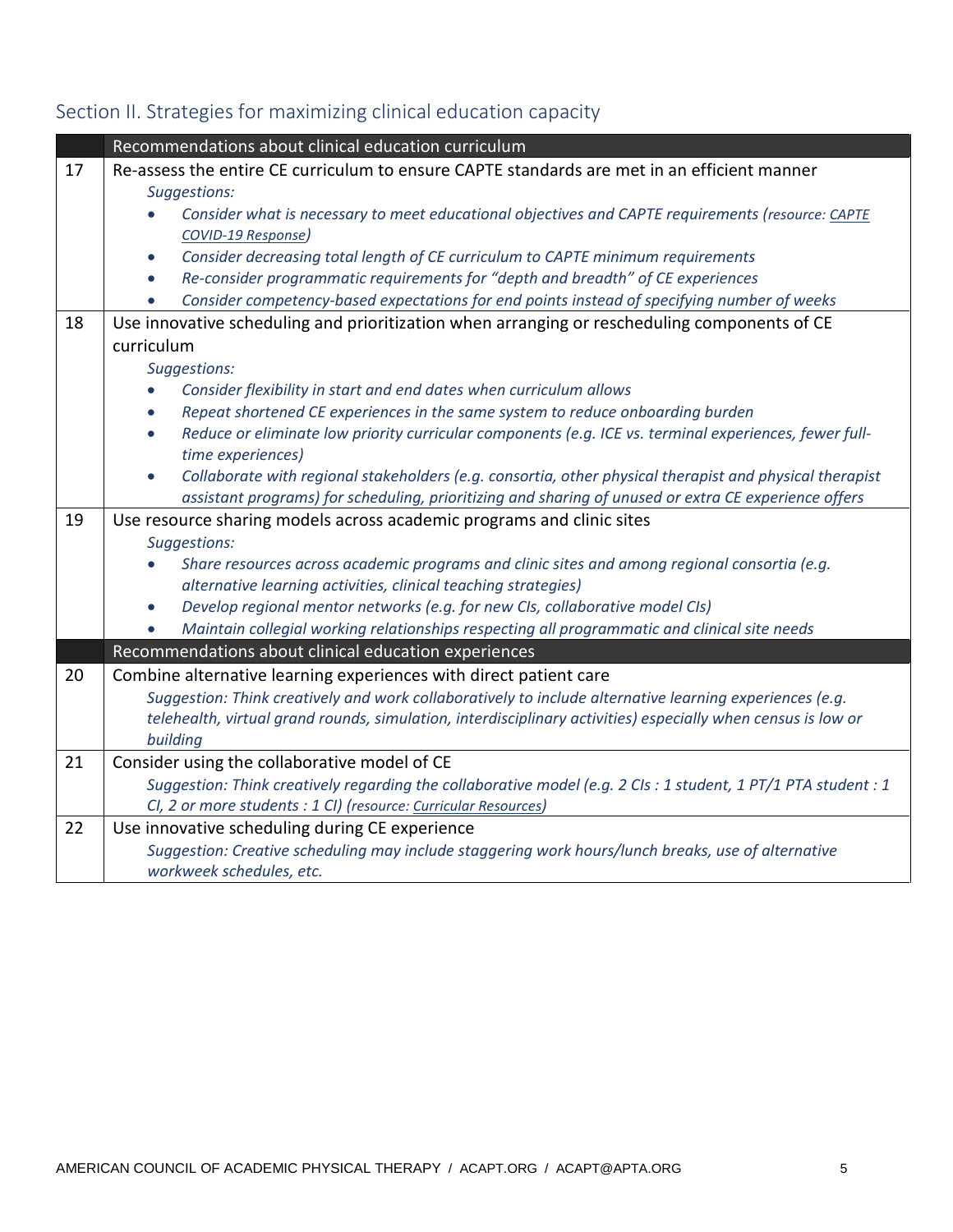# Section III. Considerations for student preparation for clinical education experiences

|    | <b>General recommendations</b>                                                                                           |  |
|----|--------------------------------------------------------------------------------------------------------------------------|--|
| 23 | Ensure timely communication between academic and clinical partner about variations in curriculum                         |  |
|    | (e.g. sequence of curriculum, changes to clinical learning activities, additional training and onboarding)               |  |
|    | Suggestion:                                                                                                              |  |
|    | Confirm the responsible party (academic program, clinical site and/or student) for verifying preparation                 |  |
|    | and onboarding related to COVID-19 prior to a CE experience                                                              |  |
|    | Communicate details about prior coursework, knowledge, skills, and readiness for CE experience                           |  |
| 24 | Confirm expectations of clinical education experience including type of setting, learning activities                     |  |
|    | available (e.g. balance of direct patient care, telehealth and alternative learning activities), model of                |  |
|    | clinical supervision, and student performance expectations                                                               |  |
|    | Recommendations about preparation                                                                                        |  |
| 25 | Maintain integrity of student readiness for entry into the CE experience                                                 |  |
|    | Suggestion: Develop alternative mechanisms to assess competency of clinical skills before CE experience if               |  |
|    | in-person laboratory practice and examinations are not possible                                                          |  |
| 26 | Ensure COVID-19 and PPE training is completed prior to CE experience                                                     |  |
|    | Suggestion: Consider using training modules available from APTA Learning Center, CDC and other online                    |  |
|    | sources (resources: COVID-19 Training Resources and Personal Protective Equipment)                                       |  |
| 27 | Provide training on telehealth if student will be involved in this model of patient care delivery                        |  |
|    | Suggestion: Review and use appropriate available resource (resource: Telehealth)                                         |  |
| 28 | Advise students about the current climate of clinic environment (e.g. possible low census, clinician                     |  |
|    | stress, exposure risk) and emphasize importance of professional behavior                                                 |  |
|    | Suggestion: Review and use appropriate available resources (resource: Mental Health Resources)                           |  |
| 29 | Inform students of need for disclosure about and compliance with travel restrictions, social distancing                  |  |
|    | and quarantine if required                                                                                               |  |
|    | Suggestions:<br>Clarify quarantine guidelines for any CE experience and arrange schedule to accommodate<br>$\bullet$     |  |
|    | Students should avoid unnecessary travel and remain local to the clinic site for the entire CE experience<br>$\bullet$   |  |
|    | Students should communicate any necessary travel with DCE/ACCE and SCCE<br>$\bullet$                                     |  |
|    | Students must consider their living situation, analyze their ability to isolate, practice social distancing<br>$\bullet$ |  |
|    | and abide by all local public health and clinic site guidelines                                                          |  |
|    | Review and use appropriate available resources (resource: Quarantine Guidelines)                                         |  |
| 30 | Inform students about the importance of and need to disclose health considerations                                       |  |
|    | Suggestion: Health considerations related to COVID-19 should include students with immunocompromised                     |  |
|    | systems or those whose family members may also be vulnerable (resource: Health Considerations)                           |  |
| 31 | Inform students about their responsibility for being proactive in obtaining updated information from                     |  |
|    | clinical site and CDC                                                                                                    |  |
|    | Suggestions:                                                                                                             |  |
|    | Guide student to CDC resources (e.g. reporting, screening, quarantine) (resource: Health Considerations)                 |  |
|    | Require students to routinely inquire about clinical site policies and procedures                                        |  |
|    | Require students to know and follow procedures for monitoring health, reporting exposure and<br>$\bullet$                |  |
|    | disclosing development of symptoms                                                                                       |  |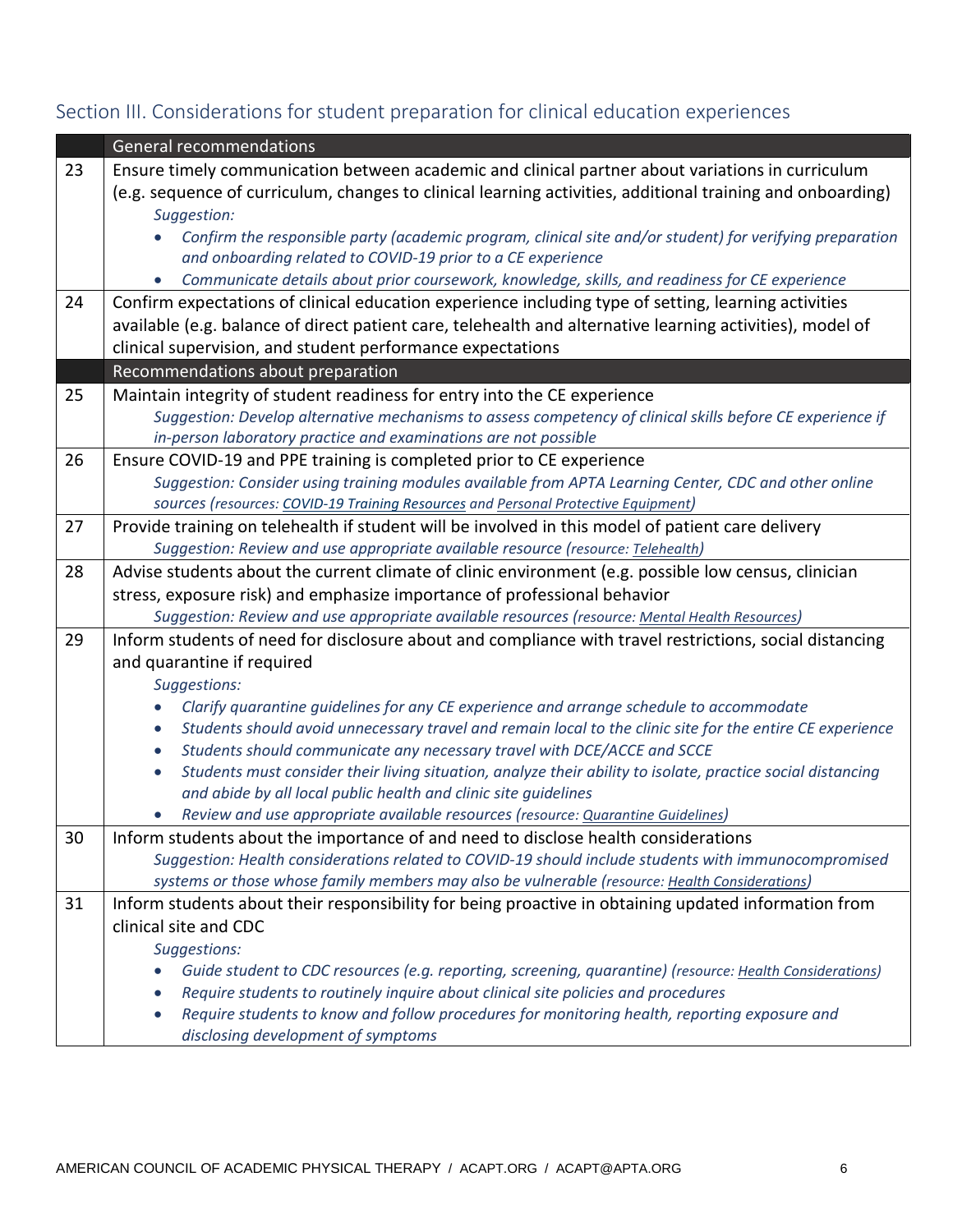# <span id="page-6-0"></span>Section IV. Strategies for managing clinical education experiences

|    | <b>General recommendations</b>                                                                                |
|----|---------------------------------------------------------------------------------------------------------------|
| 32 | Follow CDC guidelines, local public health orders and all policies and procedures of academic program         |
|    | and clinic site                                                                                               |
|    | Suggestions: Review CDC guidelines with students (resource: Health Considerations)                            |
|    | Emphasize importance of compliance both during and outside of work hours                                      |
| 33 | Determine appropriateness of having students working with COVID+ patients                                     |
|    | Suggestions: Follow academic program and clinic site policies                                                 |
|    | <b>Ensure PPE availability</b><br>$\bullet$                                                                   |
|    | Consider student-specific health related factors<br>$\bullet$                                                 |
|    | Consider student knowledge, skills and training (resource: COVID-19 Training Resources)<br>$\bullet$          |
| 34 | Create a supportive environment for clinic staff and students that fosters individual well-being              |
|    | Suggestions: Encourage open communication, promote supportive leadership and culture, provide                 |
|    | emotional support and encourage team building and connectedness                                               |
|    | Recommendations about clinic site, SCCE and CI responsibilities                                               |
| 35 | Manage student learning                                                                                       |
|    | Suggestions:                                                                                                  |
|    | Schedule alternative learning experiences that enhance professional development by incorporating              |
|    | increased research, reflection and clinical reasoning activities during times of low census                   |
|    | Incorporate telehealth when available, ensuring student access to telehealth technology platform<br>$\bullet$ |
|    | Provide closer supervision when needed in the current healthcare environment<br>$\bullet$                     |
| 36 | Manage student performance assessment                                                                         |
|    | Suggestions:                                                                                                  |
|    | Emphasize clinical reasoning and quality of patient care during alterations in caseload expectations (use     |
|    | professional judgement to determine student's capability to manage required caseload)                         |
|    | Communicate with academic program if student may meet expectations prior to planned end date                  |
| 37 | Maintain integrity of student CE experience completion                                                        |
|    | Suggestions: Ensure students meet required level of performance                                               |
|    | Consider tracking mechanism to capture amount of direct patient care and other learning activities over       |
|    | the course of the CE experience                                                                               |
|    | Recommendations about academic program, DCE/ACCE and student responsibilities                                 |
| 38 | Consider strategies to reduce clinic site and CI burden                                                       |
|    | Suggestions: Develop and share resources for alternative learning activities with clinic site                 |
|    | Encourage student self-directed learning                                                                      |
|    | Facilitate student self-reflection to increase CI efficiency during performance assessment<br>$\bullet$       |
|    | Streamline performance assessment when appropriate<br>$\bullet$                                               |
| 39 | Consider strategies for supporting clinic site, CI and student                                                |
|    | Suggestions:                                                                                                  |
|    | Determine current preference for frequency and mechanism of communication                                     |
|    | Use early and frequent virtual meetings to check in with students and as desired with CI<br>$\bullet$         |
|    | Consider meeting with SCCE instead of individual CI if multiple students at same clinic site<br>$\bullet$     |
| 40 | Ensure students meet all expectations and competencies for entry level clinical practice in the current       |
|    | healthcare environment prior to graduation                                                                    |
|    | Suggestions: Maintain integrity of program requirements and CAPTE standards                                   |
|    | Expand mechanisms to track patient care and learning experiences across the CE curriculum                     |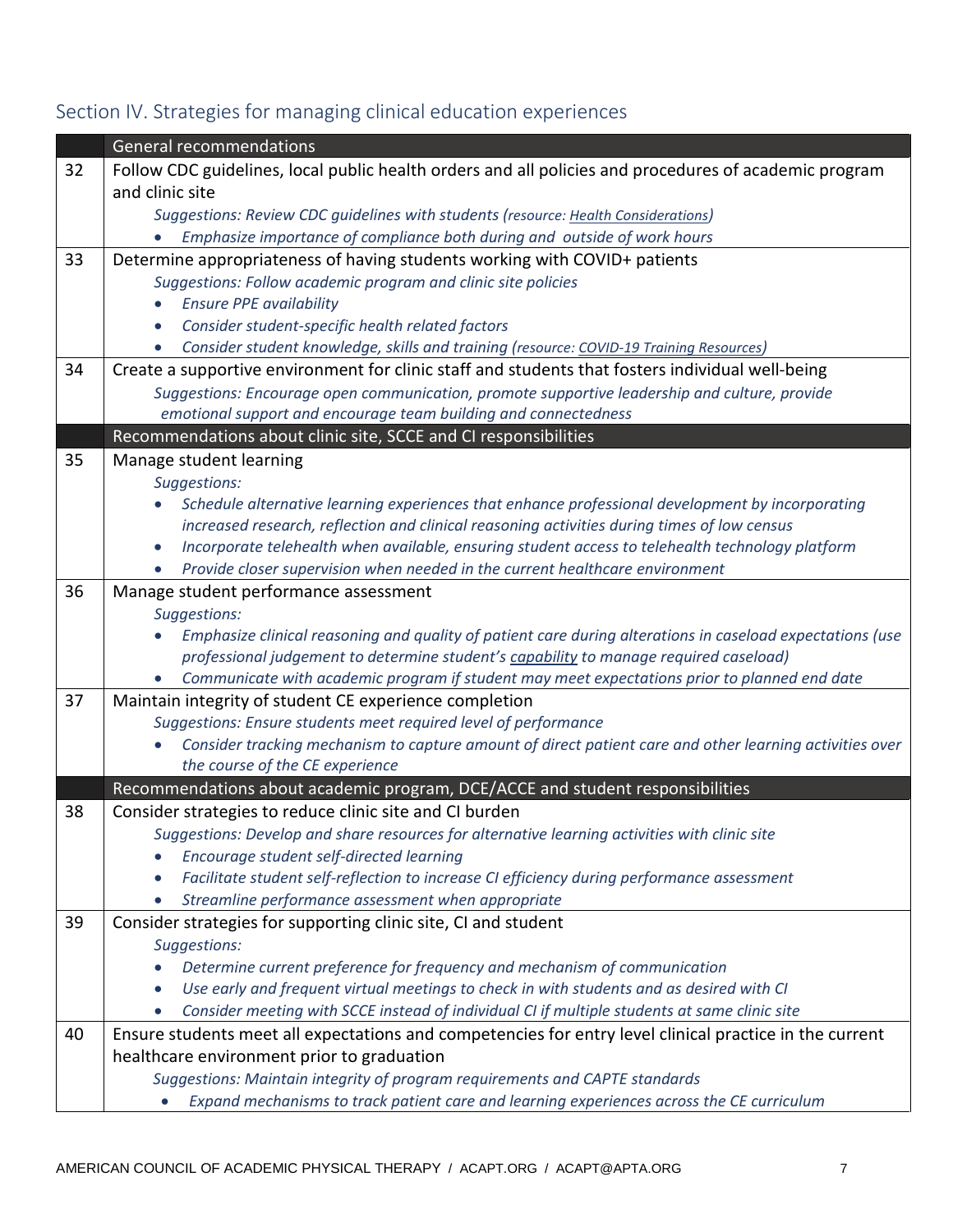## **References:**

American Physical Therapy Association. Physical therapist residency and fellowship education and COVID-19. [http://www.abptrfe.org/uploadedFiles/ABPTRFEorg/Homepage/ABPTRFE-Guidance-COVID-19.pdf.](http://www.abptrfe.org/uploadedFiles/ABPTRFEorg/Homepage/ABPTRFE-Guidance-COVID-19.pdf)

Association of American Medical Colleges (AAMC) *Guidance on Medical Students' Participation in Direct Patient Contact Activities* [-](https://www.aamc.org/system/files/2020-04/meded-April-14-Guidance-on-Medical-Students-Participation-in-Direct-Patient-Contact-Activities.pdf) [https://www.aamc.org/system/files/2020-04/meded-April-14-Guidance-on-Medical-Students-Participation-in-](https://www.aamc.org/system/files/2020-04/meded-April-14-Guidance-on-Medical-Students-Participation-in-Direct-Patient-Contact-Activities.pdf)[Direct-Patient-Contact-Activities.pdf](https://www.aamc.org/system/files/2020-04/meded-April-14-Guidance-on-Medical-Students-Participation-in-Direct-Patient-Contact-Activities.pdf)

Association of Schools Advancing Health Professions (ASAPH) webinar *Health Professions Clinical Education in the Time of COVID-19* [-](https://static1.squarespace.com/static/57a64a023e00beb95af13929/t/5e9a00189a8eed425adffa79/1587150880694/Clinical+Education+in+the+Time+of+COVID-19+4.17.20.pdf)

[https://static1.squarespace.com/static/57a64a023e00beb95af13929/t/5e9a00189a8eed425adffa79/1587150880694/Clin](https://static1.squarespace.com/static/57a64a023e00beb95af13929/t/5e9a00189a8eed425adffa79/1587150880694/Clinical+Education+in+the+Time+of+COVID-19+4.17.20.pdf) [ical+Education+in+the+Time+of+COVID-19+4.17.20.pdf](https://static1.squarespace.com/static/57a64a023e00beb95af13929/t/5e9a00189a8eed425adffa79/1587150880694/Clinical+Education+in+the+Time+of+COVID-19+4.17.20.pdf)

United States Department of Labor. Guidance on preparing workplaces for COVID-19. <https://www.osha.gov/Publications/OSHA3990.pdf>

### **Resources:**

#### **Academy of Physical Therapy Education COVID-19 resources**

• [https://aptaeducation.org/members/covid-19-physical-therapy-education.cfm#](https://aptaeducation.org/members/covid-19-physical-therapy-education.cfm) 

#### **American Council of Academic Physical Therapy (ACAPT) COVID-19 resources**

• <https://acapt.org/covid19-response>

#### **American Physical Therapy Association Resources (APTA) CORONAVIRUS (COVID-19)**

• <http://www.apta.org/coronavirus/>

#### <span id="page-7-0"></span>CAPTE COVID-19 Response

• Commission on Accreditation in Physical Therapy Education COVID-19 response: <http://www.capteonline.org/uploadedFiles/CAPTEorg/Homepage/CAPTEResponsetoCOVID19.pdf>

#### CDC COVID-19

• Centers for Disease Control and Prevention[: https://www.cdc.gov/coronavirus/2019-ncov/index.html](https://www.cdc.gov/coronavirus/2019-ncov/index.html)

#### <span id="page-7-1"></span>COVID-19 Testing

• <https://www.cdc.gov/coronavirus/2019-ncov/testing/index.html>

#### <span id="page-7-2"></span>COVID-19 Training Resources

- APTA Learning Center [\(https://learningcenter.apta.org/default.aspx\)](https://learningcenter.apta.org/default.aspx) watch for additional resources
	- o Acute Care PT & COVID Part 1 & 2
	- COVID-19: Clinical Best Practices in PT Management
	- COVID-19: Minimizing the Impact of Social Distancing for the Older Adult
	- Overview of Prone Positioning: Why it Works and Lessons Learned
	- Physical Therapy Consideration for Inpatient Rehab with COVID-19
	- Managing Your Practice Through the Pandemic Next Steps
	- PACER Series:
		- Cardiovascular & Pulmonary Examination
		- COVID-19 Specific Considerations
		- Geriatric Considerations: COVID-19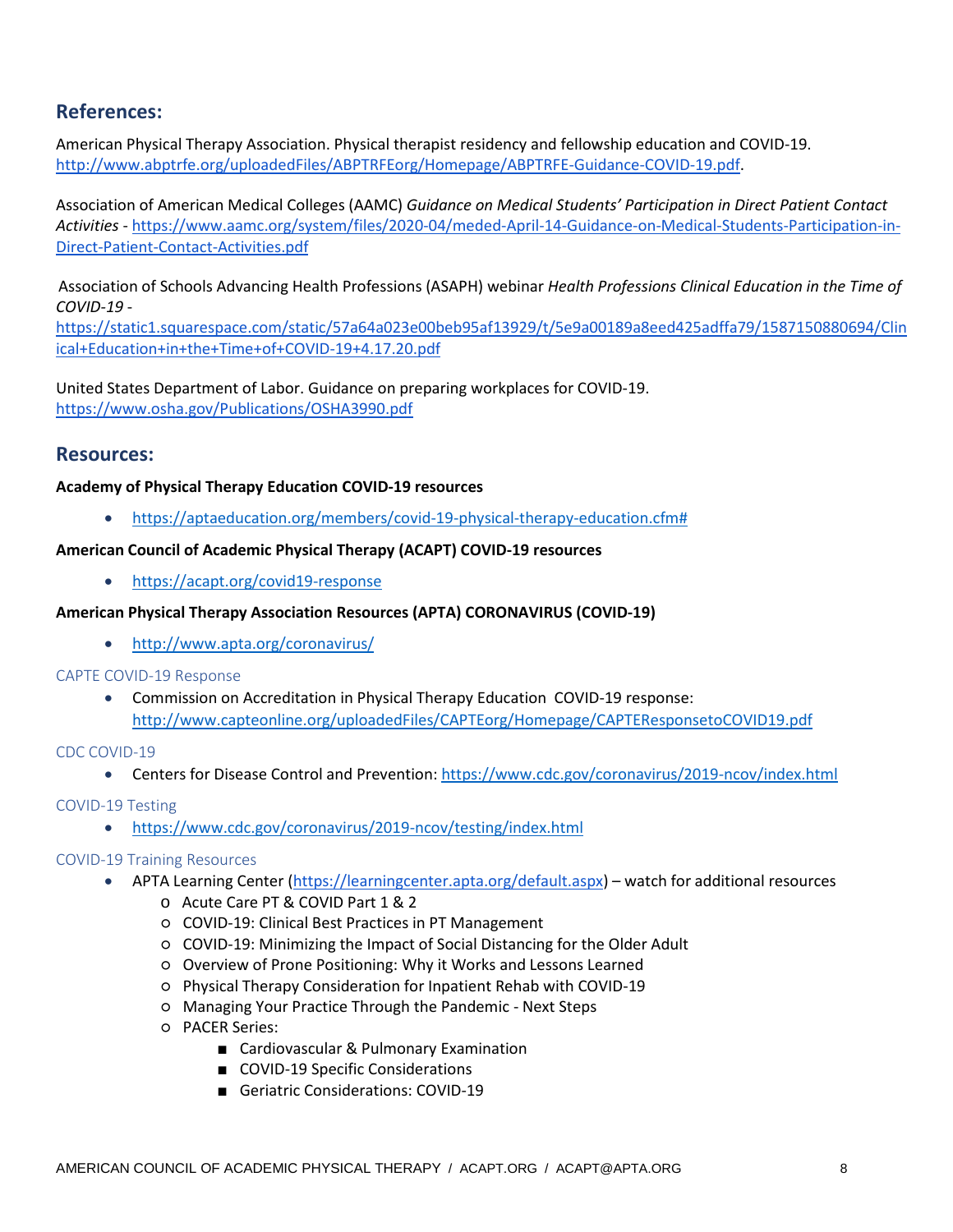- Pediatric Considerations
- Pulmonary Rehabilitation
- Home Health Considerations
- Vital Signs, Oxygen and Exercise Prescription, How are These Impacted by COVID-19
- PT Considerations of COVID-19 in the Post-Acute Setting
- PT Considerations of Neurologic Presentations in COVID-19
- Physiotherapy Virtual Cardiorespiratory ICU Update
- Tips on Drips Integrating ICU Pharmacology into PT Practice
- Arterial Blood Gasses
- Putting the Value Back in Lab Results
- Topics, Discussions, and Resources for Beyond COVID-19 World (Part 1)

#### <span id="page-8-2"></span>Curricular Resources

- Pabian PS, Dyson J, Levin C. Physical Therapist Productivity Using a Collaborative Clinical Education Model Within an Acute Care Setting: A Longitudinal Study. Phys Ther. 2017;31(2):11-17.
- Rindflesch AB, Dunfee HJ, Cieslak KR, Eischen SL, Trenary T, Calley DQ, Heinle DK. (2009). Collaborative model of clinical education in physical and occupational therapy at the Mayo Clinic. *J of Allied Health*, *38*(3), 132-142.

#### <span id="page-8-1"></span>Health Considerations

- CDC: Healthcare Professionals [\(https://www.cdc.gov/coronavirus/2019-nCoV/hcp/index.html\)](https://www.cdc.gov/coronavirus/2019-nCoV/hcp/index.html)
- CDC: People Who Need Extra Precautions [\(https://www.cdc.gov/coronavirus/2019-ncov/need-extra](https://www.cdc.gov/coronavirus/2019-ncov/need-extra-precautions/index.html)[precautions/index.html\)](https://www.cdc.gov/coronavirus/2019-ncov/need-extra-precautions/index.html)
- CDC Symptoms of Coronavirus [\(https://www.cdc.gov/coronavirus/2019-ncov/symptoms](https://www.cdc.gov/coronavirus/2019-ncov/symptoms-testing/symptoms.html)[testing/symptoms.html\)](https://www.cdc.gov/coronavirus/2019-ncov/symptoms-testing/symptoms.html)

#### <span id="page-8-3"></span>Mental Health Resources

- Shanafelt T, Ripp J, Trockel M. Understanding and Addressing Sources of Anxiety Among Health Care Professionals During the COVID-19 Pandemic. *JAMA.* Published online April 07, 2020. doi:10.1001/jama.2020.5893
- US CDC Mental Health and Coping During COVID-19 [\(https://bit.ly/2QPetzY\)](https://bit.ly/2QPetzY)
- American Psychiatric Association Coronavirus & Mental Health: Taking Care of Ourselves During Infectious Disease Outbreaks Article [\(https://bit.ly/2WIXjYy\)](https://bit.ly/2WIXjYy)
- Harvard Business Publishing Education Educators, It's Time to Put on Your Compassion Hats [\(https://hbsp.harvard.edu/inspiring-minds/educators-its-time-toput-on-your-compassion-hats\)](https://hbsp.harvard.edu/inspiring-minds/educators-its-time-toput-on-your-compassion-hats)
- Harvard Business Review Article "How to Reassure Your Team When the News is Scary" article on tips for communicating as leadership during uncertain times [\(https://bit.ly/33MIAxm\)](https://bit.ly/33MIAxm)

#### <span id="page-8-0"></span>Personal Protective Equipment

- CDC: Optimize PPE Supply [\(https://www.cdc.gov/coronavirus/2019-ncov/hcp/ppe-strategy/index.html\)](https://www.cdc.gov/coronavirus/2019-ncov/hcp/ppe-strategy/index.html)
- Rush University Medical Center PPE for COVID-19 Care [\(https://youtu.be/84CydmuHXD8\)](https://youtu.be/84CydmuHXD8)
- Sunnybrook Hospital Novel pathogens: donning & doffing PPE for aerosol-generating procedures [\(https://www.youtube.com/watch?v=syh5UnC6G2k\)](https://www.youtube.com/watch?v=syh5UnC6G2k)

#### <span id="page-8-4"></span>Quarantine Guidelines

- CDC: Coronavirus and Travel in US [\(https://www.cdc.gov/coronavirus/2019-ncov/travelers/travel-in-the](https://www.cdc.gov/coronavirus/2019-ncov/travelers/travel-in-the-us.html)[us.html\)](https://www.cdc.gov/coronavirus/2019-ncov/travelers/travel-in-the-us.html)
- Social Distancing Measures State by State [\(https://www.kff.org/health-costs/issue-brief/state-data-and](https://www.kff.org/health-costs/issue-brief/state-data-and-policy-actions-to-address-coronavirus/?gclid=EAIaIQobChMI862JwbKq6QIV1eDICh2lgAnNEAAYASAAEgIsCPD_BwE#socialdistancing)[policy-actions-to-address](https://www.kff.org/health-costs/issue-brief/state-data-and-policy-actions-to-address-coronavirus/?gclid=EAIaIQobChMI862JwbKq6QIV1eDICh2lgAnNEAAYASAAEgIsCPD_BwE#socialdistancing)[coronavirus/?gclid=EAIaIQobChMI862JwbKq6QIV1eDICh2lgAnNEAAYASAAEgIsCPD\\_BwE#socialdistancing\)](https://www.kff.org/health-costs/issue-brief/state-data-and-policy-actions-to-address-coronavirus/?gclid=EAIaIQobChMI862JwbKq6QIV1eDICh2lgAnNEAAYASAAEgIsCPD_BwE#socialdistancing)